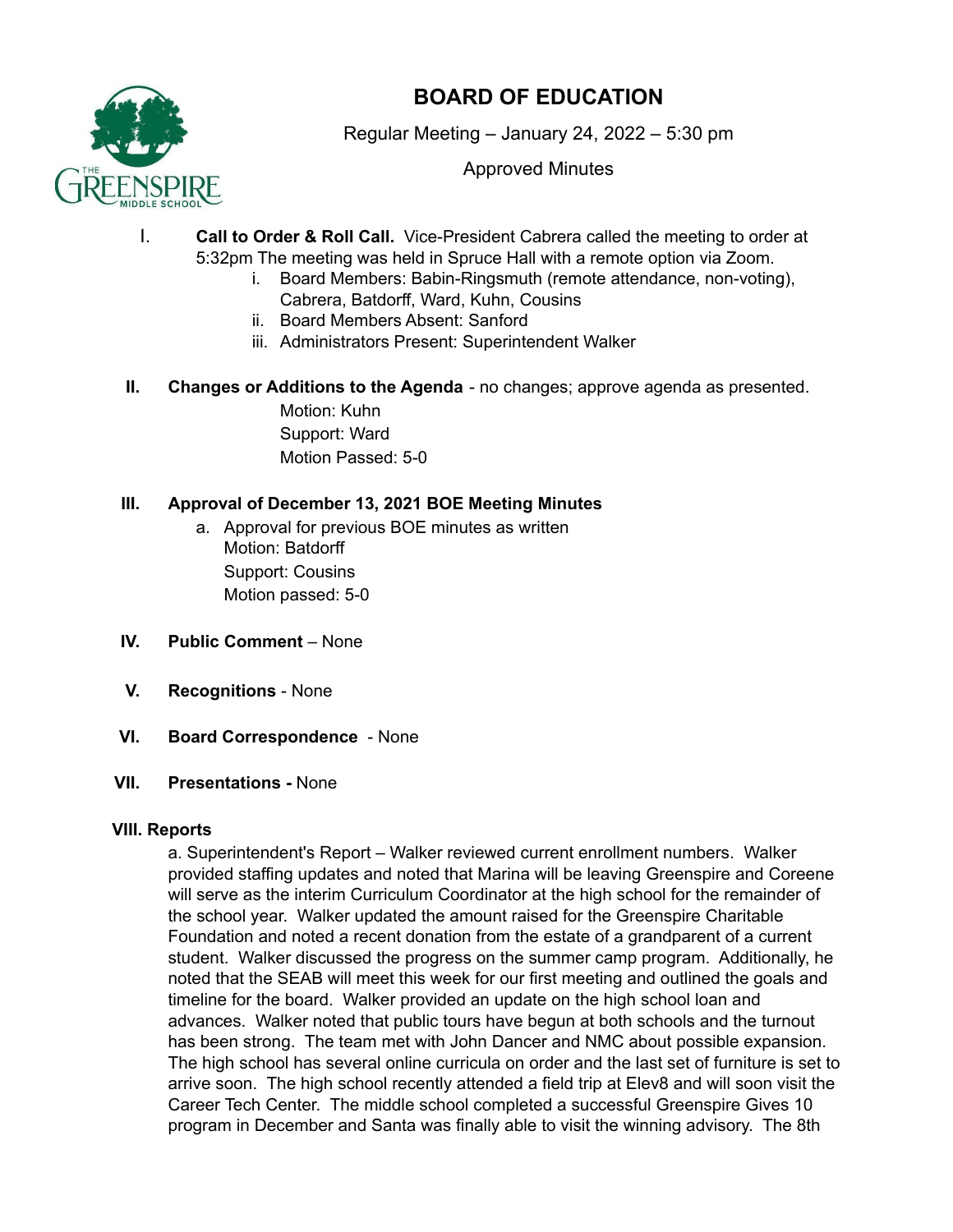graders recently completed their trip to the high school and Walker noted a huge thank you to Torre Boone and Ken Schweigert for fixing the windows in Maple.

b. President's Report - Babin-Ringsmuth thanked the staff for their work and said that our students are still having great experiences. She thanked Call for her work at Greenspire and noted the relationships she built with students. She reminded the board of our strategic planning session in February.

c.Treasurer's Report - Batdorff reported that we would discuss our budget amendment at a later agenda item. She noted that the bridge loan will need to be larger next fall as well. She noted that Walker and Boone have been working on the grant and completing reports.

> i. CSP Grant - Batdorff stated that Walker and Boone were still working on the requested revisions from MDE and work on the next loan format to access funds and manage cash flow was forthcoming.

d.Authorizer's Report - GVSU's representative, Missias, reported that there are no remote board meetings allowed. Individuals that are remote can attend and participate, but cannot vote. The only exception is for active duty military members. This is National School Choice week. He provided a reminder to follow local government and health department guidelines. He noted that school performance reports are published on the website and have been sent to the executive committee. He reminded that three members are up for renewal (Yvette, Steve, and Tara) and applications are due soon. New training for board members will be made available soon and we should see the results from GVSU's school surveys soon.

e. Faculty summary: On behalf of the district, Girard - The faculty/staff would like to thank Marina for her service to Greenspire. The administration and teachers have attended 8E teacher evaluation training. The high school took a field trip to Elev8 and will go on one soon to the Career Tech Center. With high COVID-19 rates, the faculty/staff would like to continue to see increased protocols.

## **IX. Consent Agenda**

- a. Committee Reports
	- i. Facilities & Finance
	- ii. School Expansion
	- iii. Personnel
	- iv. Curriculum/School Improvement Team
	- v. Student Support Council
	- vi. Approval of consent agendas of those provided: Ward inquired if the high school meeting minutes were included. Batdorff responded yes. Motion: Kuhn Support: Batdorff Passed: 5-0

#### **X. Discussion Items**

a. FY22 Budget Amendment: Batdorff noted that the deficit difference was noted earlier in the meeting. Kuhn inquired if this was due to increased expenditures across the board. Batdorff stated that most of the increases have come from staffing needs and that some